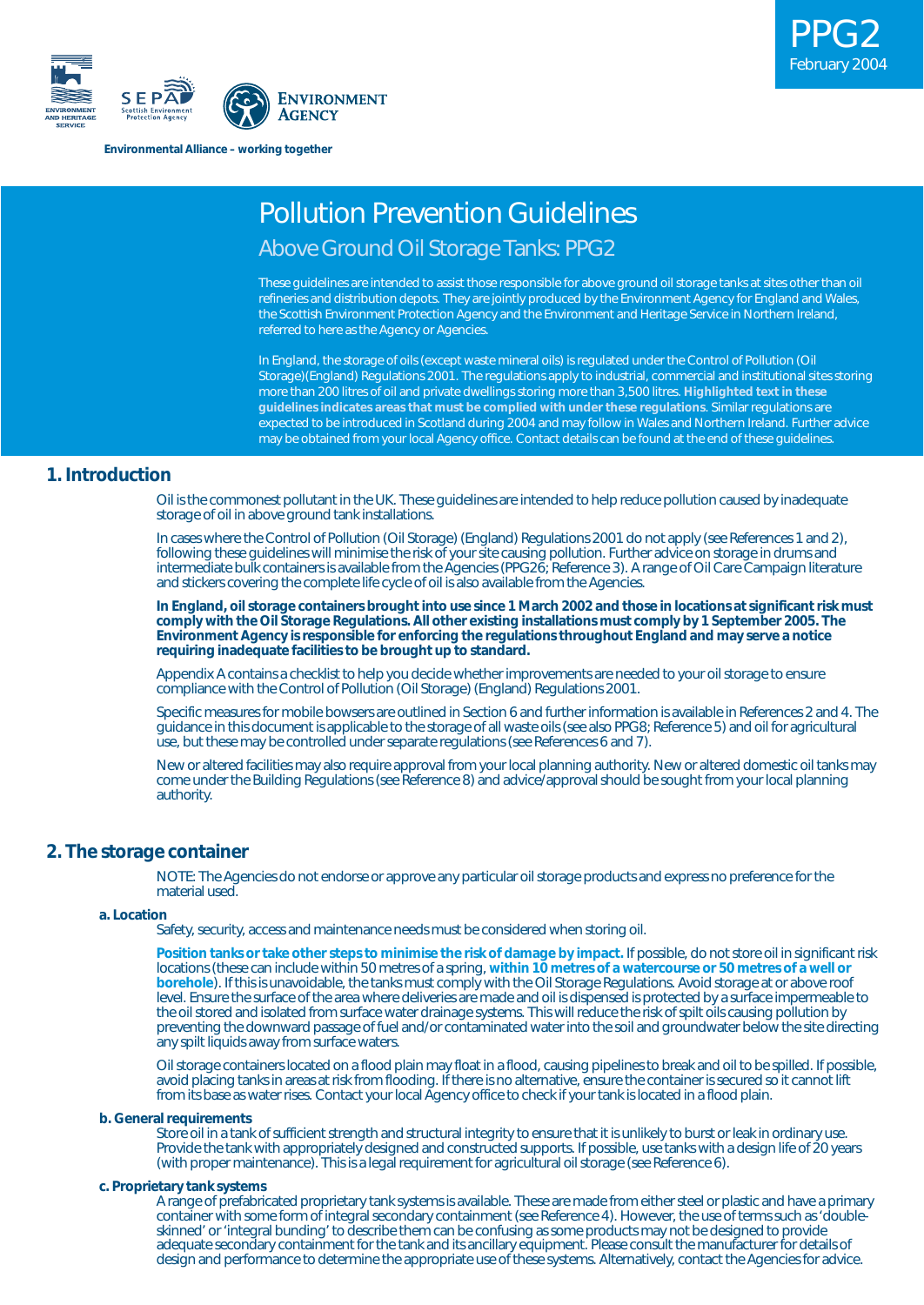#### **d. Tank specification**

Storage tanks should be type tested to a recognised standard and manufactured to that standard under a quality assurance system complying with BS EN ISO 9001:2000.

Ensure that steel tanks comply with BS 799-5:1987 (Reference 9) and are protected against corrosion. Use drain valves to prevent frost damage. There is no British Standard for prefabricated steel tank systems. However, the Oil Firing Technical Association (OFTEC) has developed a standard for steel tanks, OFS T200 (Reference 10), which does include them.

Ensure that polyethylene tanks and tank systems comply with OFS T100 (Reference 11).

Compliance with standards for construction and manufacture does not guarantee compliance with the Oil Storage Regulations.

#### **e. Tank installation and marking**

Use technicians who are registered with a professional scheme, such as the one operated by OFTEC to install tanks. Mark the tank with its capacity and the type of product stored.

#### **f. Tank decommissioning**

Ensure that a tank is fully drained before it is taken out of use or removed. Suitably qualified technicians should undertake this work. Never carry out hot work until the tank has been degassed and the appropriate certificate issued (Reference 12).

After decommissioning or removal, check the area to ensure the procedure has not caused soil or groundwater contamination (this includes taking soil and groundwater samples). If contamination is found, take action as soon as possible to remove the pollution. For further information, refer to PPG27 (Reference 13) or your local Agency office.

## **3. Secondary containment**

Secondary containment will prevent oil escaping to the environment in the event of leakage from the tank or ancillary equipment. **Situate all tanks and their ancillary equipment within an oil tight secondary containment system such as a bund**. It is necessary to consider the potential escape of oil beyond the bund area in the event of the tank developing a hole (known as jetting) (see Reference 14). The risk of this can be minimised by:

- keeping the primary container as low as possible;
- increasing the height of the bund wall;
- leaving sufficient space between the tank and bund walls;
- not siting one tank above another;
- providing screens or curtains.

For illustrative purposes, Figure 1 shows a bunded storage tank installation constructed in situ, with both fixed and flexible draw-off pipes. It does not show features relating to a closed integrally bunded storage tank. For steel tanks in open bunds, a minimum distance of 750 mm between the tank and the bund wall and 600 mm between the tank and the base is recommended to allow access for external inspection.

## **Figure 1 Open bunded oil tank**

Showing arrangements for both fixed and flexible draw off points

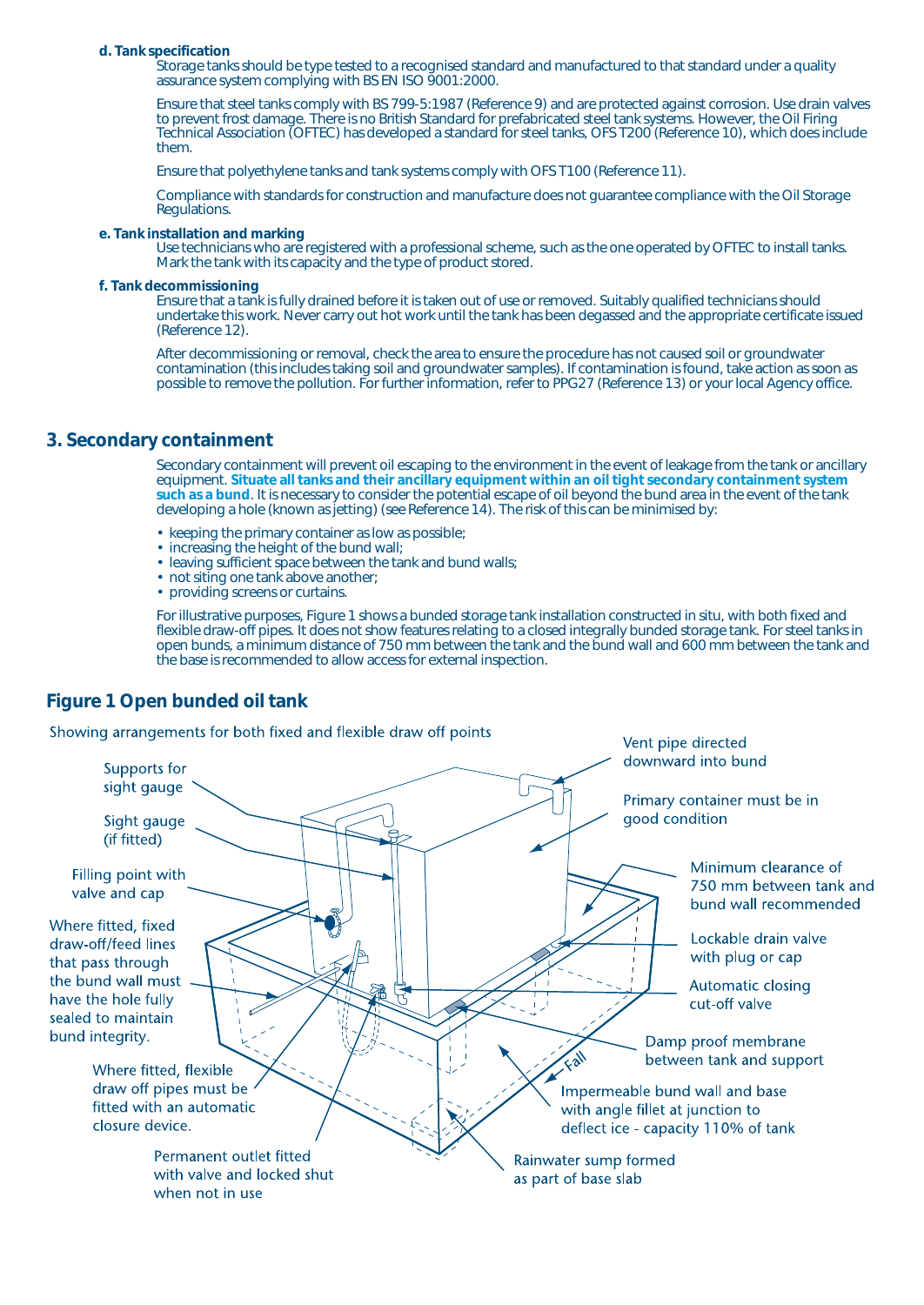#### **a. General integrity**

**The secondary containment system should be impermeable to oil and water, and there should be no direct outlet:**

• **connecting the bund to any drain, sewer or watercourse;**

• **discharging onto a yard or unmade ground.**

Ideally, pipework should not pass through the bund wall. **If unavoidable, seal the pipe into the bund with a material that is resistant to attack by the oil stored to ensure the bund remains leak-proof**.

The use of un-reinforced materials is not recommended for bund wall construction. Detailed specifications and drawings are available (References 15 and 16) for bunds of reinforced construction using concrete, bricks and blocks. These should be referred to for specific advice. The bund should not have a damp-proof course.

#### **b. Capacity**

**The secondary containment system must provide storage of at least 110% of the tank's maximum capacity. If more than one container is stored, the system must be capable of storing 110% of the biggest container's capacity or 25% of the total tank capacity within the bund, whichever is the greater.**

When calculating bund capacity, take account of any volume taken up by tank supports within the bund and consider the volume of any of the primary tank, pipework or pumps.

The 10% margin is intended to take into account a range of factors, including:

- loss of the total contents, for example due to vandalism or an accident;
- sudden tank failure or leaks;
- overfilling;
- containment of fire-fighting agents;
- dynamic factors such as overtopping caused by surge and wave action following tank failure;
- an allowance for rainwater in the bund.

Research by the Construction Industry Research and Information Association (CIRIA) involving tanks of 25 m3 or less suggests that, in some circumstances, the 10% safety margin is inadequate to provide protection from loss of oil due to these factors (Reference 14). This research provides an alternative method for calculating bund capacity and height, and introduces the concept of the 'freeboard'. The freeboard is the height of bund wall standing above the maximum level of oil retained within the bund and taking into account typical rainfall volumes for the area. See Appendix B for further details.

The choice of method for calculating bund capacity depends on the risk of causing water pollution. **Bunding using the 110% principle is the minimum capacity that is required**. However, the alternative method is recommended where tanks in open bunds are sited in locations with a greater risk, such as high rainfall areas. If you are in any doubt about the sensitivity of a site, please consult your local Agency office.

## **4. Ancillary equipment**

**Make sure that any valves, filters, sight gauges, vent pipes or other ancillary equipment are situated within the secondary containment system and arranged so that any discharges of oil are contained.**

Under the Oil Storage Regulations, any filter or isolating valve fitted in a gravity-feed system is not considered ancillary to the container. Such equipment is used to protect the draw-off pipe or down stream equipment and should be located within the secondary containment where possible.

To prevent the risk of the tank contents draining from a leak in a gravity-feed system, top outlet draw-off pipes and feed lines are preferred where possible.

#### **a. Measurement of tank contents**

Provide an adequate means of measuring the quantity of oil within the tank. The use of electronic gauges and high level alarms is strongly recommended. Calibrate dipsticks properly and only use them in the tank for which they are intended. **Support sight gauges properly and fit them with a valve that will close automatically when not in use. The sight gauge should be situated within the secondary containment system.** If dial gauges are fitted, ensure they are in a prominent position and check them regularly for accuracy.

The tank maximum fill capacity should not be more than 95% of the tank capacity when full to the brim.

#### **b. Deliveries**

Supervise all deliveries to oil tank(s) to help avoid spillages, prevent damage to the environment and save valuable raw materials. Hold detailed discussions with your oil delivery company on risk assessment practices to agree safe delivery and emergency procedures. Position a notice giving details on safe delivery procedures and what to do in an emergency at the delivery point (an appropriate self-adhesive notice is available from the Agencies). Locate fill pipes within the confines of the secondary containment system. Fit a shut-off valve to extended fill pipes because they may retain oil following the delivery. Ensure that fill pipes have a 50 mm diameter threaded connection, a lockable fill cap with a chain and are marked clearly with the product type, tank capacity and tank number.

**Where a fill pipe is outside the containment system, use a drip tray** of an adequate capacity to contain the contents of the fill pipe and **to catch any oil spilled during delivery**. Put this drip tray in a cabinet that can be locked when not in use to protect it from vandalism and rainwater damage. Check the drip tray after each delivery and empty it if it contains any oil. **If available, use a serviceable screw fitting or other fixed coupling when filling the tank**. Confirm with your delivery company that they are happy with both the health and safety and the pollution prevention aspects of your tank installation.

Remote fill points are not recommended, but where they are unavoidable, they should comply with BS 799-5:1987 (Reference 9), OFS T200 (Reference 10) or OFS T100 (Reference 11) as appropriate. **Fit an automatic overfill prevention device if the tank and any vent pipe cannot be seen by the person controlling the delivery**. Surface drainage from the delivery area should pass through a suitably sized oil separator of an approved design (see PPG3; Reference 17).

#### **c. Deliveries to more than one tank**

Unless the tanks are connected by a balance pipe with a greater flow capacity than the fill pipe, provide separate fill pipes for each tank.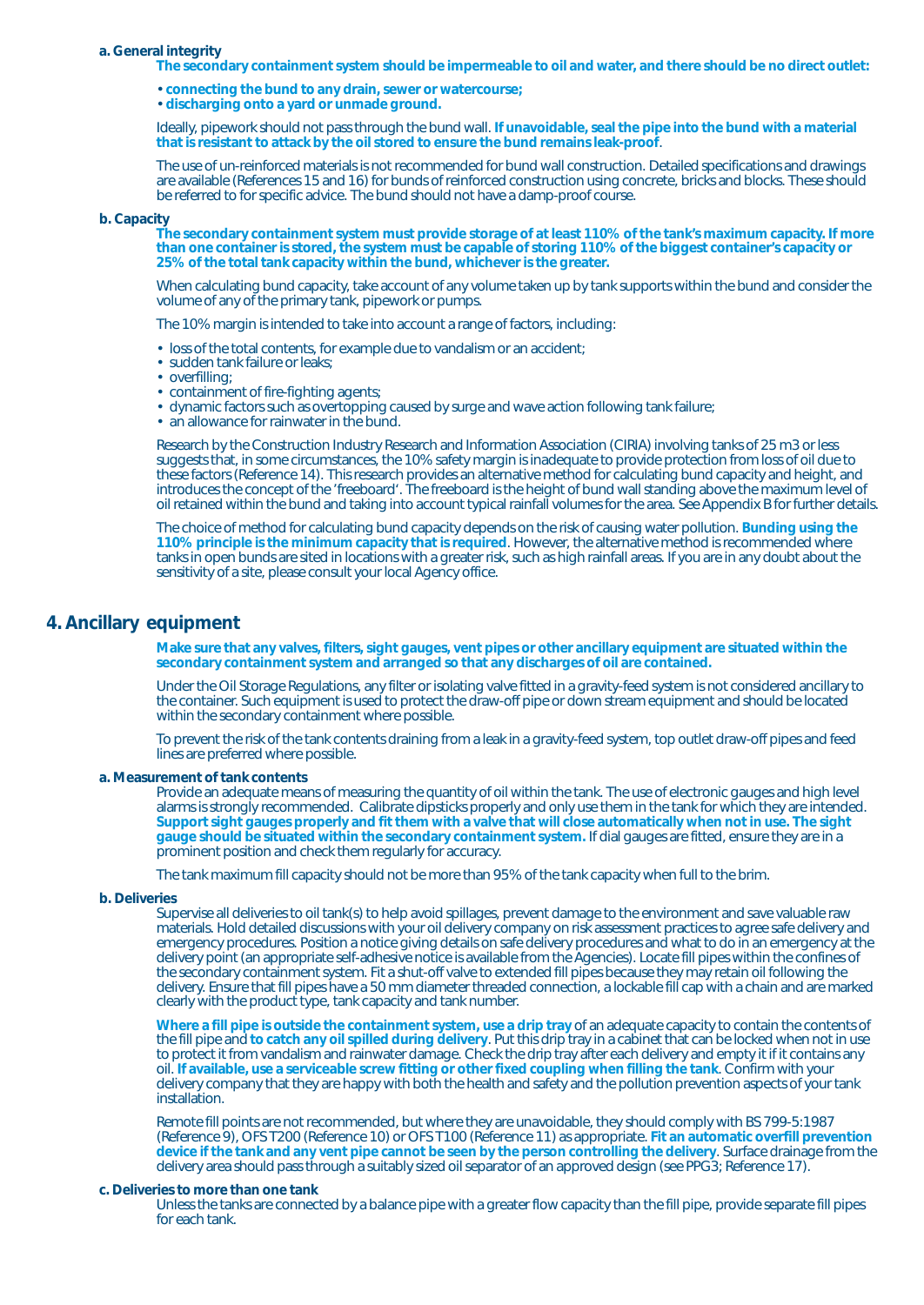#### **d. Vent pipes**

Where possible, position air vent pipes so that they can be seen easily during delivery (see Section 4b). They should not be smaller than the inlet pipe. **Contain vent pipes within the secondary containment system and arrange them so that any discharge is directed vertically downwards into it**.

#### **e. Pump sets**

**Any pump should be:**

- **positioned to minimise the risk of collision damage**;
- **fitted with a check valve in its feed line** to prevent the tank contents emptying in the event of damage to the pump or feed line;
- **protected from unauthorised use**.

Unless the oil has a flash point of less than 32°C, it is recommended that pump sets be installed within the secondary containment system

#### **f. Fixed pipework**

**Support all pipework properly** and site it above ground to make inspection and repair easier. Pipes used for supplying oil to fixed appliances should comply with the requirements of BS 5410: Part 1 or 2 (Reference 18) as applicable. **Position fill pipes, draw-off pipes, feed lines and vent pipes away from any vehicle traffic to avoid collision damage. Protect pipework adequately against corrosion** and insulate it to guard against frost damage.

## **g. Underground pipework**

The use of double skinned pipes or ducting is recommended. Mark the route of underground pipework clearly both on the ground and on site plans and **protect pipework from physical damage** such as that caused by excessive surface loading, ground movement or ground disturbance (see Reference 19).

The preferred method of running pipes below ground is in a concrete duct with removable covers. Installation of oil pipes through a larger sleeving pipe can be used as an alternative in some situations. **If mechanical joints have to be used, ensure they are readily accessible for inspection under a hatch or cover**.

**Adequate facilities for detecting leaks from underground pipework are essential. Maintain continuous leak detection devices in working order and test them at appropriate intervals**. As a minimum:

- **pipework should be tested before use;**
- **pipework with mechanical joints should be tested every five years;**
- **all other pipework should be tested at least once every ten years.**

#### **h. Flexible pipework**

Ensure that flexible pipes and fittings for filling vehicles and other similar tanks comply with BS EN 1360:1997 (Reference 20). Fit them with a tap or valve at the delivery end, which closes automatically when not in use. Where the pipe is not fitted with an automatic shut-off device, it must not be possible to fix the tap or valve in the open position. **Fit a lockable valve where the flexible pipe leaves the container. This valve should either be locked shut when not in use and kept within the secondary containment system, or enclosed in a secure cabinet equipped with a drip tray**.

## **5. General maintenance**

Inspect all bunds, tanks and pipework regularly for signs of damage and check them at least weekly. To ensure the bund retains its integrity, repair any defects in the bund wall or lining promptly using an appropriate technique. Deal with damage to the tank or pipework immediately (Reference 21). Draw off any condensation water that accumulates within the tank regularly and dispose of it in accordance with relevant legislation.

Although rainwater will often evaporate from within an open bund, a collection sump should be included in the base. If there is no rainwater in the bund after heavy rainfall, the bund may not be sealed properly and should be inspected and repaired as appropriate. If it is necessary to remove accumulated rainwater, perform this with a manually operated pump or by baling from the sump. This water may be contaminated and should be disposed of in accordance with relevant legislation. In the long term, it may be more cost-effective to roof the facility.

Do not use bunds to store materials or wastes, as this will reduce their capacity. Any accumulated oil or debris should be removed and disposed of in accordance with relevant legislation (see below).

In all cases where wastes are removed, the waste producer is obliged under the Duty of Care (Reference 22) to ensure that the waste is described appropriately and is disposed of properly. Waste contaminated with oil may be hazardous waste and may also be designated as 'special waste', for which a rigorous consignment note system applies. For further details of the issues arising from waste oils, see either PPG8 (Reference 5) or the Agencies websites.

## **6. Mobile bowsers**

In addition to the general requirements for primary and secondary containment, the following specific guidance related to mobile bowsers:

- **any flexible pipe, tap or valve must be fitted with a lock where it leaves the container and be locked shut when not in use;**
- **flexible delivery pipes must be fitted with manually operated pumps or a valve at the delivery end that closes automatically when not in use;**
- **the pump or valve must have a lock and be locked shut when not in use.**

## **7. Security**

Oil storage areas should be as resistant as possible to unauthorised interference and vandalism. **Fit any permanent taps or valves through which oil can be discharged from the tank to open areas with a lock and lock them shut when not in use**. Where appropriate, display a notice telling users to keep valves and trigger guns locked when they are not in use. **Pumps should also be protected from unauthorised use**.

Taps or valves should be made of steel and marked to show whether they are open or closed. **When not in use, they should be locked shut** and fitted with a blanking cap or plug.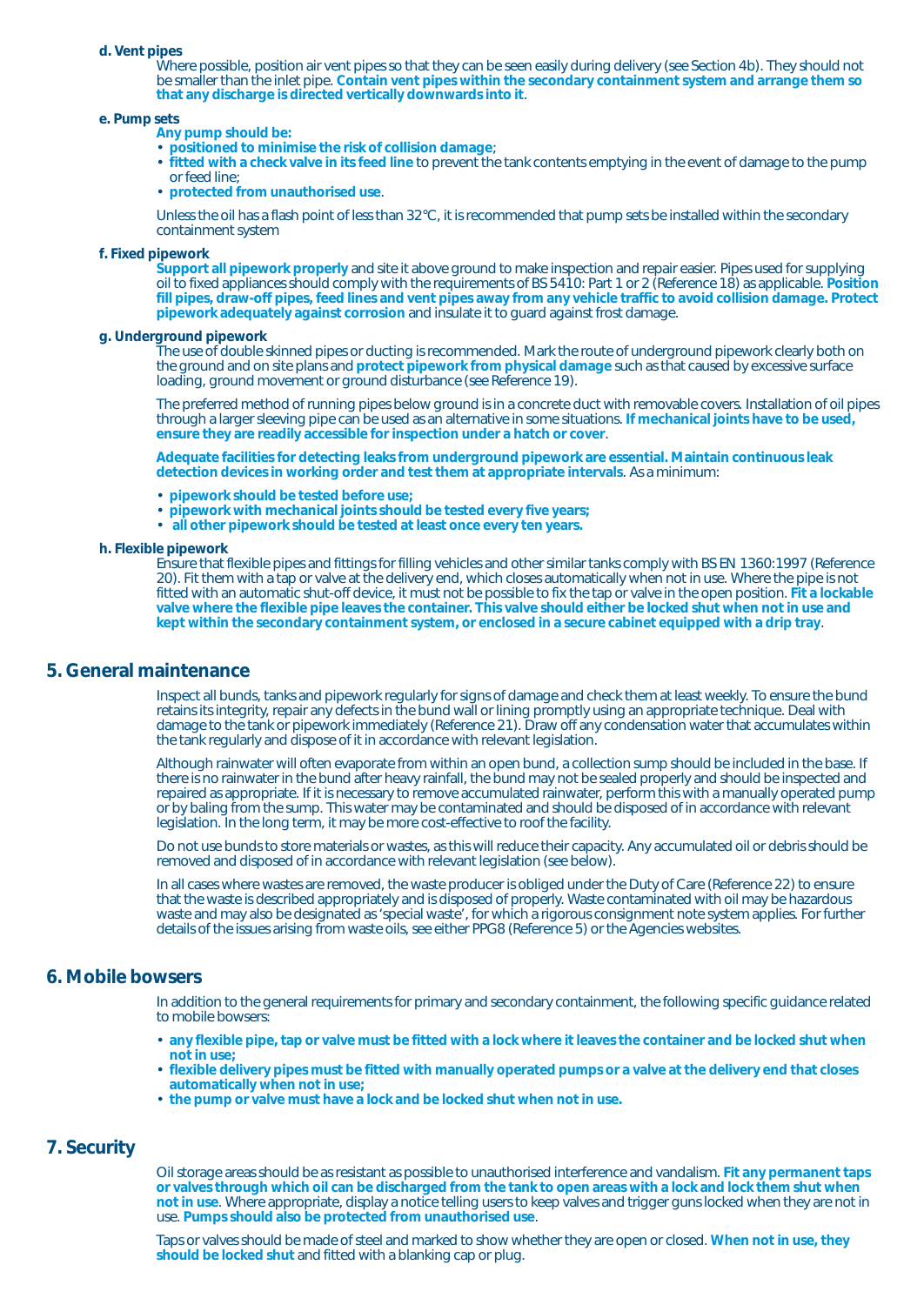## **8. Dealing with spills**

Those storing and using oils are advised to consider the risks of a spillage and to prepare a contingency plan (see PPG21; Reference 23). Keep a stock of absorbent materials (e.g. sand, earth or commercial products) on site to deal with spillages and train staff in their use.

If a spill should occur, immediate action should be taken to contain the oil to prevent it entering any drains or watercourses. Notify the Agencies by calling the Emergency Hotline on 0800 80 70 60. Do not hose the spillage down **9. References** or use any detergents. For details on how to legally dispose of used absorbent materials see Reference 5; PPG 8.

## 1. Oil storage regulations leaflet. Environment Agency

- 2. Guidance note for the Control of Pollution (Oil Storage) (England) Regulations 2001. Department for Environment, Food and Rural Affairs (DEFRA), Tel: 0870 1226 236 or http://www.defra.gov.uk/environment/water/quality/oilstore/index.htm
- 3. PPG26: Storage and handling of drums and intermediate bulk containers
- 4. Above-ground proprietary prefabricated oil storage tank systems. C535. ISBN 0-8601-7535-9. Construction Industry Research and Information Association (CIRIA)
- 5. PPG8: Safe storage and disposal of used oils
- 6. Silage, slurry and agricultural fuel oil leaflet. Environment Agency, SEPA and EHS
- 7. Code of good agricultural practice for the protection of water, with addendum. DEFRA/Environment Agency (DEFRA Publications, Tel: 08459 556000; http://www.defra.gov.uk/farm/farmindx.htm) Prevention of environmental pollution from agricultural activity (code of good practice). Scottish Executive Environment and Rural Affairs Department (SEERAD). Tel: 0131 556 8400. http://www.scotland.gov.uk

Code of good agricultural practice for the prevention of pollution of water: Department of Agriculture and Rural Development for Northern Ireland (DARD). Tel: 028 9052 4592. http://www.dardni.gov.uk

- 8. Domestic oil storage in England and Wales leaflet. Environment Agency
- 9. BS 799-5:1987 Oil burning equipment. Specification for oil storage tanks. British Standards Institution (BSI)
- 10. OFS T200 Oil firing equipment standard steel oil storage tanks and tank bunds for use with distillate fuels, lubrication oils and waste oils ((2nd edition, 2002). Oil Firing Technical Association (OFTEC)
- 11. OFS T100 Oil firing equipment standard Polyethylene oil storage tanks and bunds for distillate fuels (2nd edition, 2002). OFTEC
- 12. Cleaning and gas freeing of tanks containing flammable residues. Guidance note CS15. ISBN 0-7176-2166-9. Health and Safety Executive (HSE)
- 13. PPG27: Installation, decommissioning and removal of underground storage tanks
- 14. Construction of bunds for oil storage tanks. R 163. ISBN 0-8601-7468-9. CIRIA
- 15. Concrete bunds for oil storage tanks. Agencies/CIRIA
- 16. Masonry bunds for oil storage tanks. Agencies/CIRIA
- 17. PPG3: The use and design of oil separators in surface water drainage systems
- 18. BS 5410-1:1997 Code of practice for oil firing. Installations up to 45 kW output capacity for space heating and hot water supply purposes. BSI
- 19. Technical information sheet TI/134: installing oil supply pipes underground. OFTEC
- 20. BS EN 1360:1997 Rubber hoses and hose assemblies for measured fuel dispensing. Specification. BSI
- 21. Technical information sheet TI/120: oil storage inspection and maintenance. OFTEC
- 22. Waste management, the Duty of Care, a code of practice (revised 1996), ISBN 0-11-753210X. The Stationery Office. Tel: 0870 600 5522 (see also http://www.defra.gov.uk/environment/waste/management/doc/)
- 23. PPG21: Pollution incident response planning

References 1, 3, 5, 6, 8, 13, 15, 16, 17 and 23 are available from the Agencies.

References 4 and 14 are available from CIRIA, Tel: 020 7549 3300

References 9, 18 and 20 are available from BSI, Tel: 020 8996 9001

References 10, 11, 19 and 21 are available from OFTEC. Tel: 0845 65 85 080. http://www.oftec.org.uk

All Pollution Prevention Guidance Notes are available to download from the Agencies' websites (see the details at the end of this Guidance Note).

Additional information Oil Care Campaign contact details: England and Wales Scotland Scotland

www.environment-agency.gov.uk/oilcare www.oilcare.org

These Notes are for guidance only and following the good practice described does not remove the reader's obligation to ensure relevant legislation is complied with at all times and that their activities do not result in the release of polluting matter to the environment. Pollution of the environment is a criminal offence and compliance with one or more Guidance Note(s) is not a defence to such offences. It is recommended that references to other sources of guidance are checked to ensure they are still current.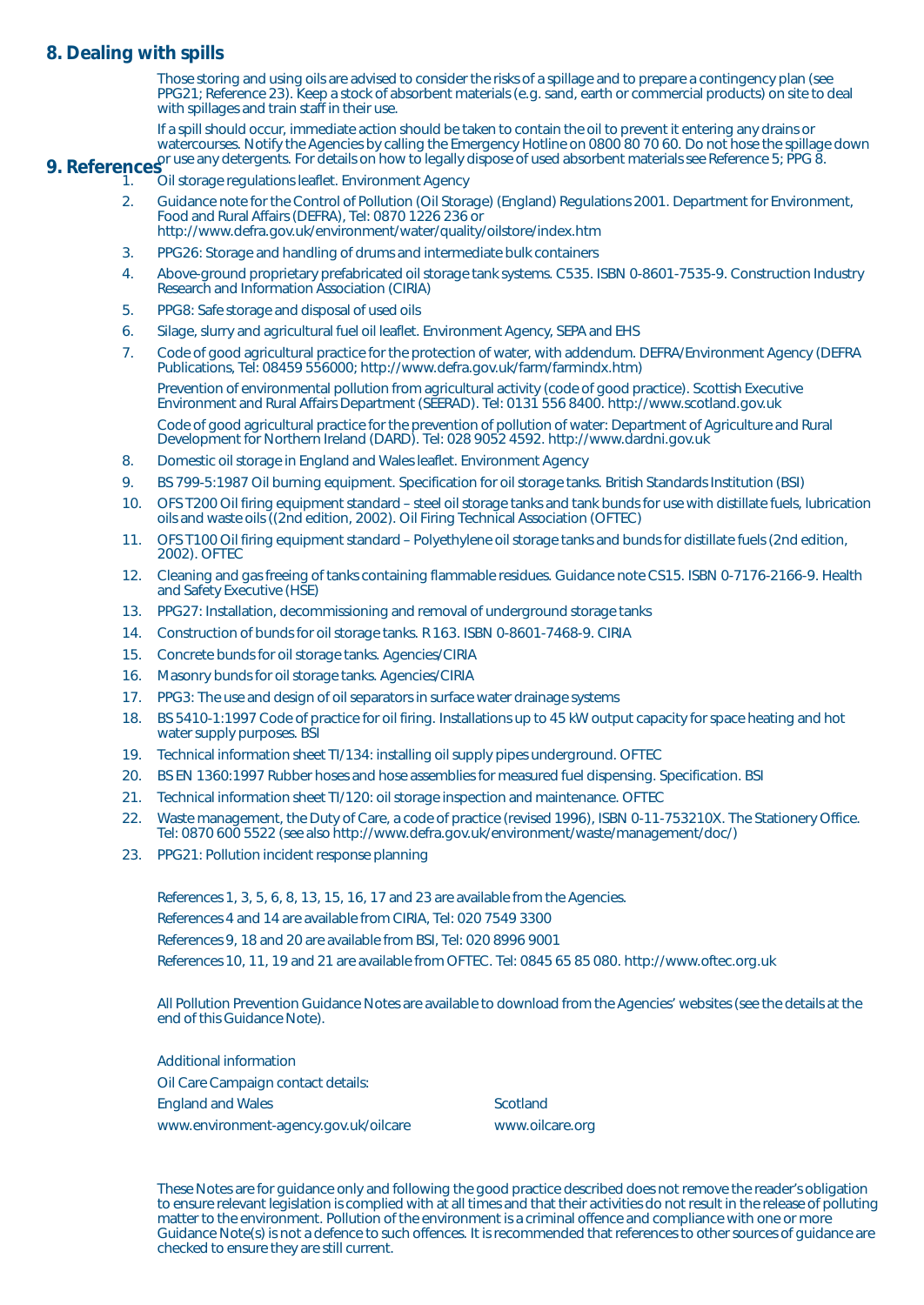## **Appendix A Checklist for oil storage tanks**

Completing this checklist will help you decide whether you need to improve your oil storage facilities in order to comply with the Oil Storage Regulations.

For each  $\degree$  refer to the guidance or contact your local Agency office to find how to correct this point.

| <b>General requirements</b>                                                                                                                                                                                                                                | $\sqrt{or} x$ | <b>Comments</b>                                                                  |
|------------------------------------------------------------------------------------------------------------------------------------------------------------------------------------------------------------------------------------------------------------|---------------|----------------------------------------------------------------------------------|
| Is the tank "fit for purpose" and in good condition<br>(unlikely to leak or burst in ordinary use)?                                                                                                                                                        |               |                                                                                  |
| Is the tank situated more than 10 m from a watercourse<br>or 50 m of a well or borehole? If unsure, contact the<br>Agencies.                                                                                                                               |               | If no, then the tank must<br>comply with the Regulations<br>by 1 September 2003. |
| Is the tank situated within a secondary<br>containment system?                                                                                                                                                                                             |               |                                                                                  |
| Is the tank/containment system located or protected<br>so that it cannot be damaged by an impact or a<br>collision?                                                                                                                                        |               |                                                                                  |
| Secondary containment: storage capacity                                                                                                                                                                                                                    |               |                                                                                  |
| For a single tank, is the secondary containment at<br>least 110% of the maximum storage capacity of the<br>tank?                                                                                                                                           |               | See calculation table opposite.                                                  |
| For two or more tanks in one secondary containment<br>system, is the secondary containment at least 110%<br>of the biggest tank's maximum storage capacity or<br>25% of the total maximum storage capacity of all the<br>tanks, whichever is the greatest? |               |                                                                                  |
| <b>Secondary containment: integrity</b>                                                                                                                                                                                                                    |               |                                                                                  |
| Is the secondary containment impermeable to water<br>and oil?                                                                                                                                                                                              |               |                                                                                  |
| Is the containment system intact and without openings<br>or valves for drainage?                                                                                                                                                                           |               | Ensure any cracks or other<br>damage are carefully repaired.                     |
| Are any draw-off pipes and fill pipes that pass through<br>the containment system sealed adequately?                                                                                                                                                       |               |                                                                                  |
| <b>Tank ancillary equipment</b>                                                                                                                                                                                                                            |               |                                                                                  |
| Are all valves, filters, sight gauges, vent pipes and taps<br>within the secondary containment system?                                                                                                                                                     |               |                                                                                  |
| If the tank has a sight gauge, is it supported properly<br>and fitted with a valve that closes automatically when<br>the gauge is not in use?                                                                                                              |               |                                                                                  |
| Are fill and draw-off pipes located or protected so that<br>they cannot be damaged by an impact or a collision?                                                                                                                                            |               |                                                                                  |
| And, if applicable, protected from corrosion?                                                                                                                                                                                                              |               |                                                                                  |
| And, if above ground, supported properly?                                                                                                                                                                                                                  |               |                                                                                  |
| Are vent pipes, taps and valves arranged so that any<br>oil lost will be retained within the containment system?                                                                                                                                           |               |                                                                                  |
| Are all taps and valves fixed to the storage tank,<br>through which oil can be discharged to the open,<br>fitted with locks and locked shut when not in use?                                                                                               |               |                                                                                  |
| <b>Deliveries to the tank (filling)</b>                                                                                                                                                                                                                    |               |                                                                                  |
| Is the fill pipe situated within the secondary<br>containment system, or if not, is a drip tray of<br>adequate capacity provided to contain any oil that<br>may remain in the pipework after filling?                                                      |               | Ensure the drip tray is<br>emptied after the tank is<br>filled.                  |
| Can the tank and vent be seen from the point where<br>the filling operation is controlled, or if not, is the tank<br>fitted with an automatic overfill prevention device?                                                                                  |               |                                                                                  |
| If the tank has a screw fitting or other fixed coupling, is<br>it in good condition?                                                                                                                                                                       |               |                                                                                  |
| Are fittings/couplings being used when the tank is<br>filled?                                                                                                                                                                                              |               | You may need to discuss this<br>with your oil supplier.                          |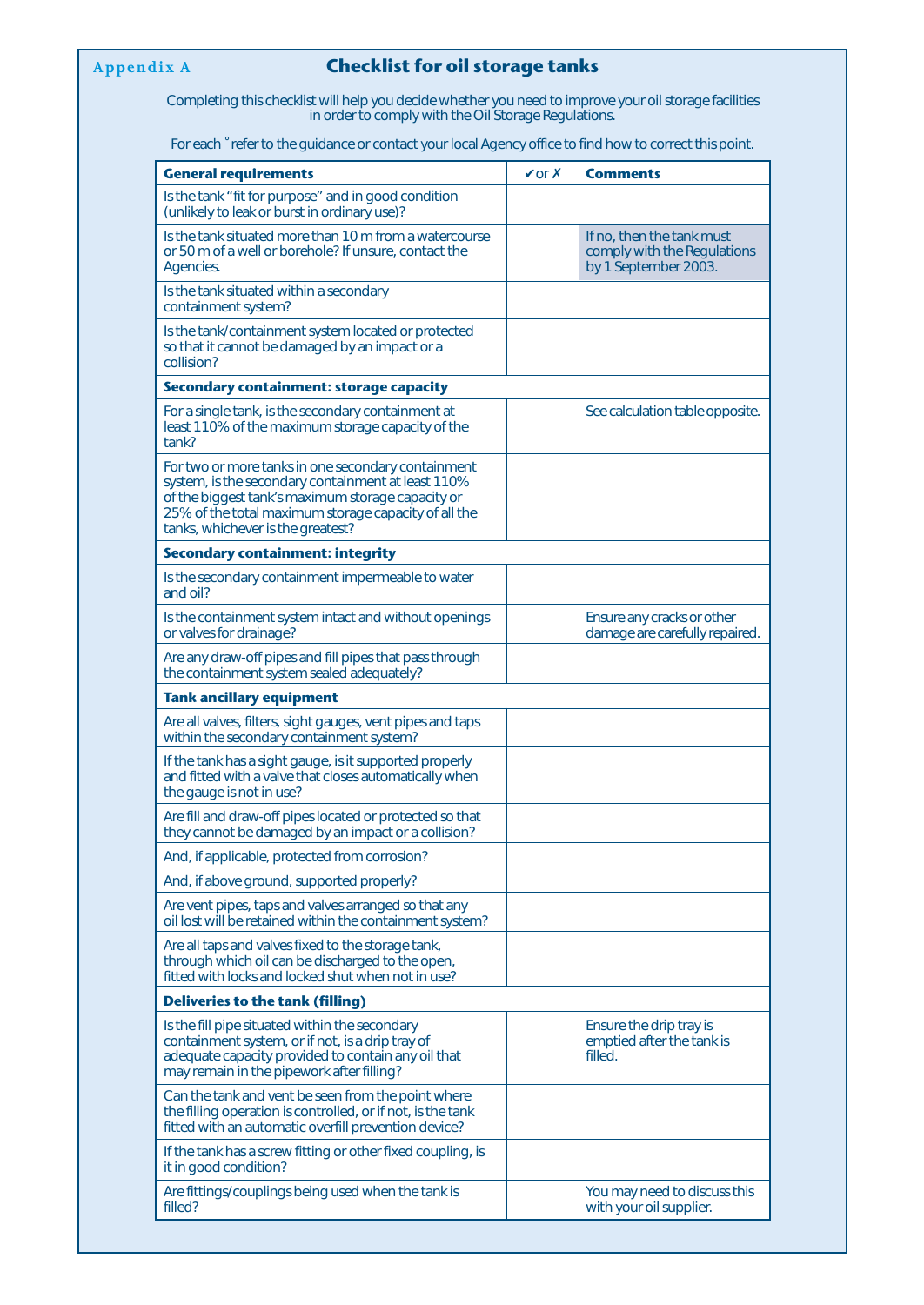| Underground pipes (for filling and/or draw-off)                                                                                                    | $\sqrt{or} x$ | <b>Comments</b>                                                                                                           |
|----------------------------------------------------------------------------------------------------------------------------------------------------|---------------|---------------------------------------------------------------------------------------------------------------------------|
| Are underground pipes for filling or draw-off protected<br>from physical damage?                                                                   |               |                                                                                                                           |
| Are all mechanical joints situated at a place accessible<br>for inspection?                                                                        |               | For example under a hatch<br>or cover.                                                                                    |
| Are there adequate facilities for detecting leaks?                                                                                                 |               |                                                                                                                           |
| If permanent leak detection is provided, is it maintained<br>in working order and tested at appropriate intervals?                                 |               |                                                                                                                           |
| If permanent leak detection is not provided, have the<br>pipes been tested before use?                                                             |               |                                                                                                                           |
| Is pipework with mechanical joints tested every five<br>years?                                                                                     |               |                                                                                                                           |
| Is all other pipework tested at least every ten years?                                                                                             |               |                                                                                                                           |
| <b>Flexible draw off pipes</b>                                                                                                                     |               |                                                                                                                           |
| Is the flexible draw-off pipe fitted with a tap or valve<br>at the delivery end that closes automatically when the<br>draw-off pipe is not in use? |               | If the tap or valve is capable<br>of being fixed in the open<br>position, it should have an<br>automatic shut-off device. |
| Is the pipe kept within the secondary containment<br>system when not in use or enclosed in a secure cabinet<br>equipped with a drip tray?          |               |                                                                                                                           |
| Is there a lockable valve where the pipe leaves the<br>container which is locked shut when not in use?                                             |               |                                                                                                                           |
| <b>Pump set draw-off (non gravity draw off)</b>                                                                                                    |               |                                                                                                                           |
| Is the pump set fitted with a non-return valve in the<br>feed line to the pump?                                                                    |               |                                                                                                                           |
| Is the pump set protected from unauthorised use<br>(locked or isolated when not in use)?                                                           |               |                                                                                                                           |
| Is the pump set located or protected so that it cannot<br>be damaged by an impact or a collision?                                                  |               |                                                                                                                           |

## **Calculation of capacity for existing secondary containment systems**

The capacity of a tank located within an open containment system can be calculated by making the measurements shown in the table below. If the tank supports take up significant space, the calculation must take this into account.

Where the tank is enclosed within a proprietary system, you will have to refer to the manufacturer for this information.

| <b>Calculation</b>                                                                                    | <b>Result</b>  |    |
|-------------------------------------------------------------------------------------------------------|----------------|----|
| Maximum capacity of primary tank(s)                                                                   |                | A  |
| If unknown, use tank length x width x depth in metres<br>and multiply by 1000 to convert to litres.   |                |    |
| Containment capacity = length x width x depth of<br>secondary container in metres                     | m <sup>3</sup> |    |
| Then multiply by 1000 to convert to litres                                                            |                | B  |
| Volume lost due to tank supports <i>(if significant)</i><br>in cubic metres                           | m <sup>3</sup> |    |
| Then multiply by 1000 to convert to litres                                                            |                | C. |
| Actual containment capacity = $B - C$ (C = 0 if tank<br>supports do not occupy a significant volume.) |                | D  |
| Minimum containment capacity<br>$(110\%) = (110/100) \times A$                                        | litres         |    |

If **D** is **equal or greater** than **E**, then the containment system volume is adequate and **will comply with the Regulations.** Note that the Agency may require additional containment volume in some environmentally sensitive situations.

If **D** is **less** than **E**, then the containment system capacity is insufficient **and will not comply with the Regulations**.

Note that for installations where the tank takes up a significant part of the bund, the capacity available in the event of overfilling may be inadequate. This will require consideration of delivery procedures and alarm systems if the risk is to be managed.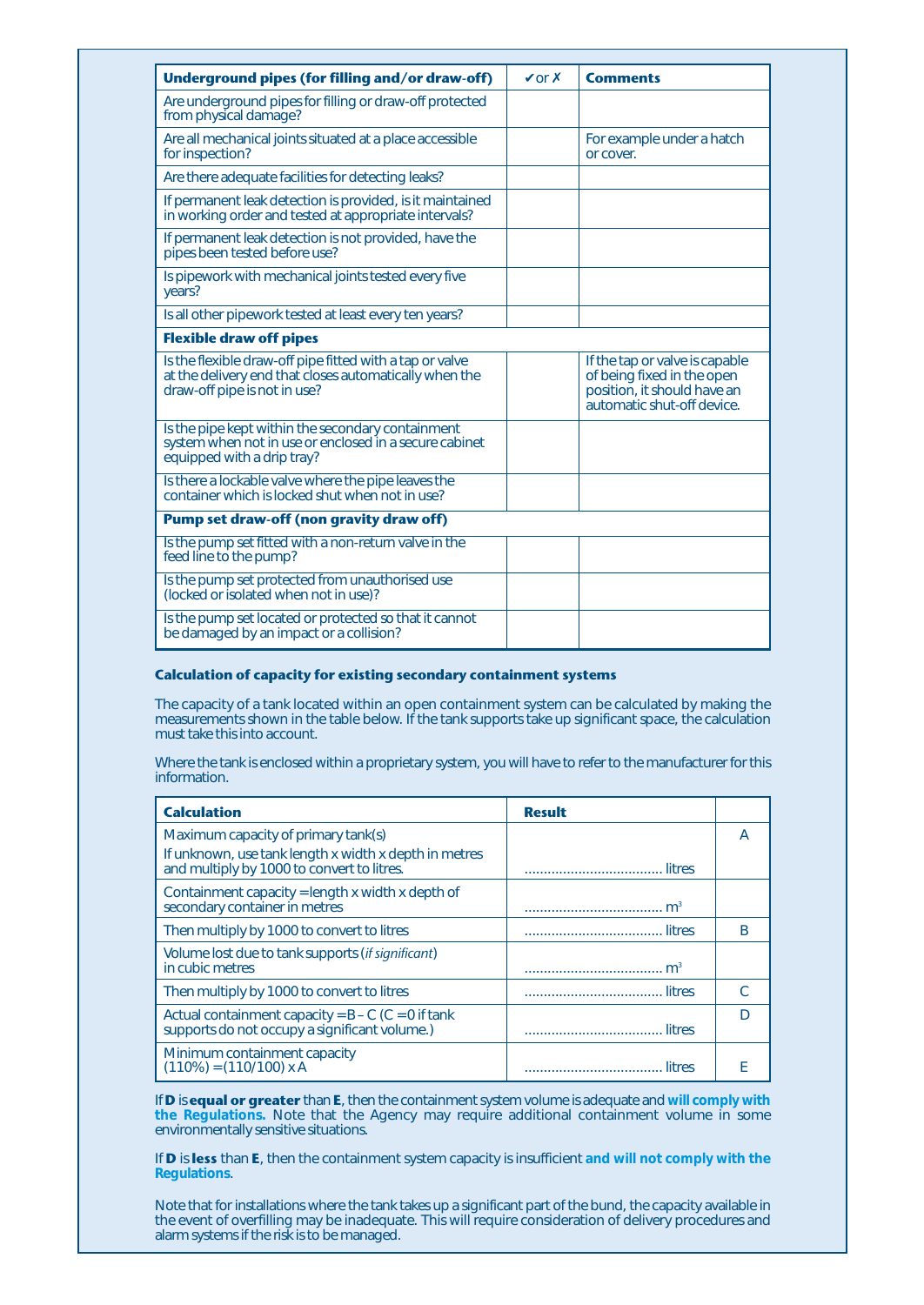## **Appendix B**

## **CIRIA alternative method for calculating bund capacity**

Volume of oil or more details relating to this method for calculating bund capacity.

This method makes allowance for:

### **a. Flexible pipework**

Bund capacity is calculated using the maximum storage capacity of the tank or tanks.

### **b. Rainfall**

This component depends on the likely rainfall for the area. Great Britain can be divided into six zones for this purpose and the allowance for rainfall calculated accordingly. In high rainfall areas or where disposal of the contaminated rainwater is difficult, the cost savings may justify covering the bund to exclude rainfall eliminating the need to dispose of potentially contaminated rainwater.

#### **c. Fire-fighting agents**

A 100 mm freeboard is recommended to retain fire-fighting foam.

#### **d. Dynamic factors**

A freeboard of 250 mm is recommended to reduce the risk of loss due to surge in the event of sudden failure or winddriven waves.

In practice, these factors are not additive. An example of the difference in bund freeboard for a standard rectangular 2.27 m3 (base 1.83 m x 1.22 m) tank using the 110% principle and the alternative method for calculating bund capacity is shown below. These calculations assume that the bund is inspected and cleared of rainwater weekly and that any oil spilled is removed within a day. In both cases, a distance of 750 mm between the tank and the bund wall is allowed for inspection access.

|                                                            | 110% | <b>Rainfall zones</b> |     |     |      | Roofed                                              |     |     |
|------------------------------------------------------------|------|-----------------------|-----|-----|------|-----------------------------------------------------|-----|-----|
|                                                            |      |                       |     | -3  |      |                                                     | -6  |     |
| Maximum freeboard (mm)<br>Including dynamic effects        | 24   | 279                   | 282 | 291 | 302  | 338                                                 | 394 | 250 |
| Minimum freeboard (mm)<br><b>Excluding dynamic effects</b> | 24   | 129                   | 132 | 141 | 1172 | $\begin{array}{c} \hline 319 \\ \hline \end{array}$ | 394 | 100 |

# ENVIRONMENT AGENCY<br>GENERAL ENQUIRY LINE 0845 9 333 11 ENVIRONMENT AGENCY<br>EMERGENCY HOTLINE

# 0800 80 70 60

**The 24-hour emergency hotline number for reporting all environmental incidents relating to air, land and water in England, Wales, Scotland and Northern Ireland**

**Pollution Prevention Guidance notes (PPGs) are available to download from the Agencies' websites, see details below.**

**Environment Agency** www.environment-agency.gov.uk

#### **HEAD OFFICE**

Rio House Waterside Drive Aztec West Almondsbury Bristol BS32 4UD Tel: 01454 624 400 Fax: 01454 624 409 **Scottish Environment Protection Agency** www.sepa.org.uk

#### **CORPORATE OFFICE** Erskine Court The Castle Business Park Stirling FK9 4TR Tel: 01786 457 700 Fax: 01786 461 425

**Environment and Heritage Service** www.ehsni.gov.uk

#### **HEAD OFFICE**

Calvert House 23 Castle Place Belfast BT1 1FY Tel: 028 9025 4868 Fax: 028 9025 4777







Environmental Alliance – working together **HO-02/04-12K-BHTN-AMP-EP146C**